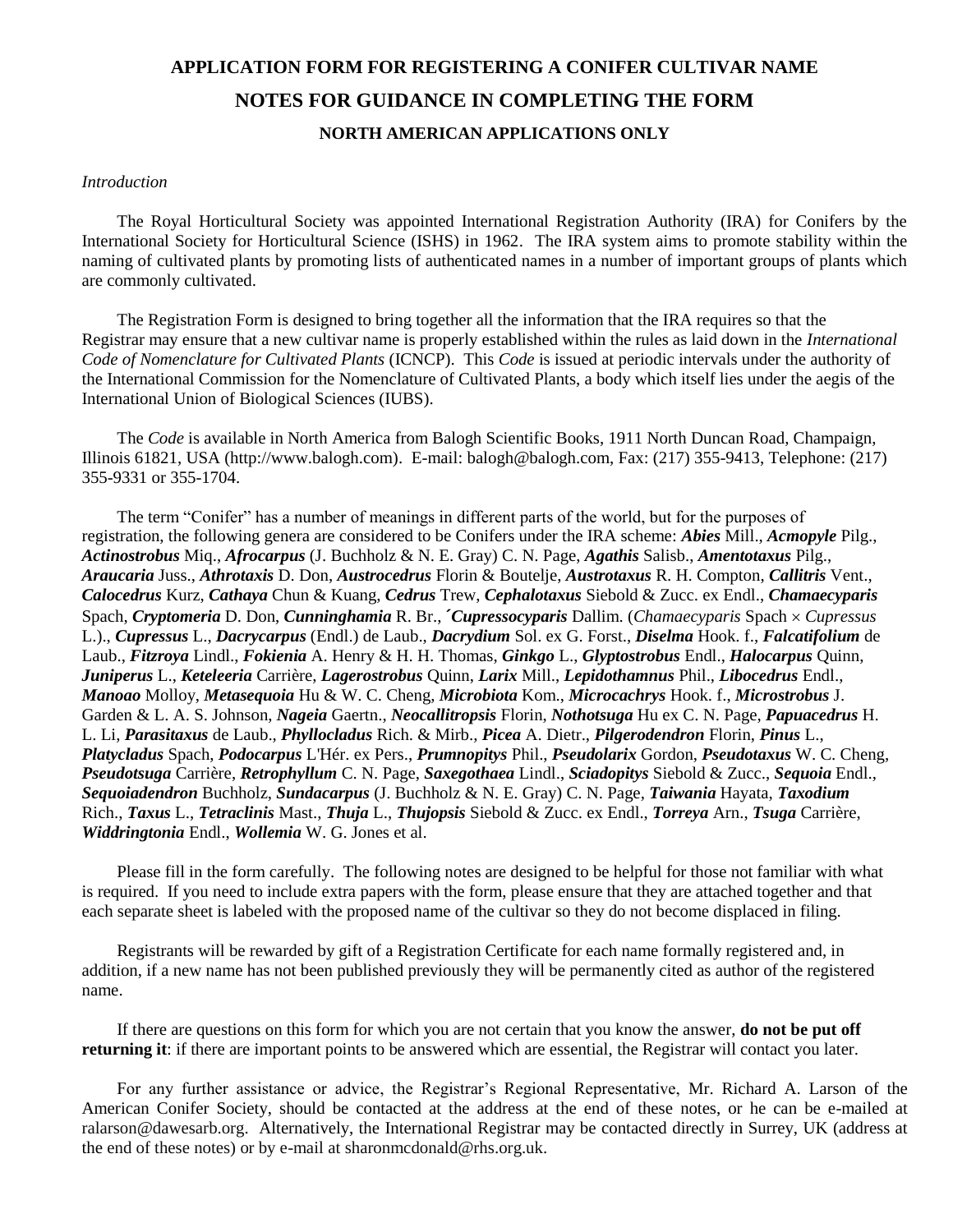### **PART 1: THE NAME OF THE CULTIVAR**

- Item 1: Write here the Latin name of the genus. Example *PINUS* or *ABIES*. Do not write FIR or PINE as these words may lead to confusion.
- Item 2: If you know which species or other taxon to which your cultivar belongs, write it here. Example: *P. SYLVESTRIS* or *P. STROBUS* where the genus under item 1 is *PINUS*.
- Item 3: Write the proposed name (technically, the epithet) of your cultivar. Example: `Moonlight Parade'. Use a mixture of capital and lower case letters and include any diacritical signs such as the e acute (é) or u umlaut (ü) if these signs form part of your proposed name. Be careful where you insert any apostrophes and do not include any words banned by the ICNCP. If your proposed name is in a non-roman script, such as Japanese, Cyrillic or Hebrew, add the romanized transliteration according to the standards laid down in the ICNCP.
- Item 3: This is where you, the Registrant filling in this form, give your details. Please fill in all your personal address details etc., which will not be published (apart from your mailing address) but which are essential if the Registrar needs to ask further questions from you about registering your proposed name.
- Item 4: The Originator is the person who first recognizes that a new cultivar has particular merit that is of value; please give his/her full address, and for the date originated, please state as exactly as possible when the worth of the cultivar was recognized by the Originator. The year will suffice.
- Item 5: The Nominant is that person who first suggests or coins a new name for the plant, even if it is not formally named as such. If the Nominant is not the Originator, give his/her name - if it is the same person, simple write AS ORIGINATOR.
- Item 6: Very often, new cultivars are not introduced into circulation or even commerce by the Originator but by a nurseryman or other enthusiast who may be termed the Introducer. Please supply details of that person and when the cultivar was introduced or distributed. This may be several years after origination.
- Item 8: If you are registering a name on behalf of an employer or other organization, fill this in so that their details will be recorded in the Register.
- Item 9: We ask this question to be certain that the Originator has no objections to the proposed name and this also acts as a prompt to see if the Originator has knowledge of other names being used for the same cultivar.
- Item 10: The Registrar needs to know if the name has appeared in some other publication previous to your application since this helps determine the Author of a cultivar name. If the name has appeared in a printed work such as a nursery catalogue, the Author will be that person credited with writing the catalogue. If the name has not been previously published, the Author will be you the Registrant, as long as the name is not published in a work which is not accredited to you between the time of receiving the Registration Form and formal publication of the name by the Registrar.
- Item 11: It is asked that if you know that the name has been established in another printed work, you either send a copy or photocopy the relevant pages for the Registrar so that he can be certain that the name does not have prior use. Please, when copying the pages, include the title page of the printed work and the page upon which its publication date appears.
- Item 12: If a cultivar has received a patent or breeder's rights under some legal process such as provided for under various national and international statutory provisions, the name (often called the "variety denomination" by these agencies) as provided by the Originator or his agent and as approved by the agency for the purposes of such rights is always to be taken as the cultivar name. These names are fixed by statutory provision and an IRA is not in a position to alter these names in any way whatsoever. The Registrar must be advised of these special cases.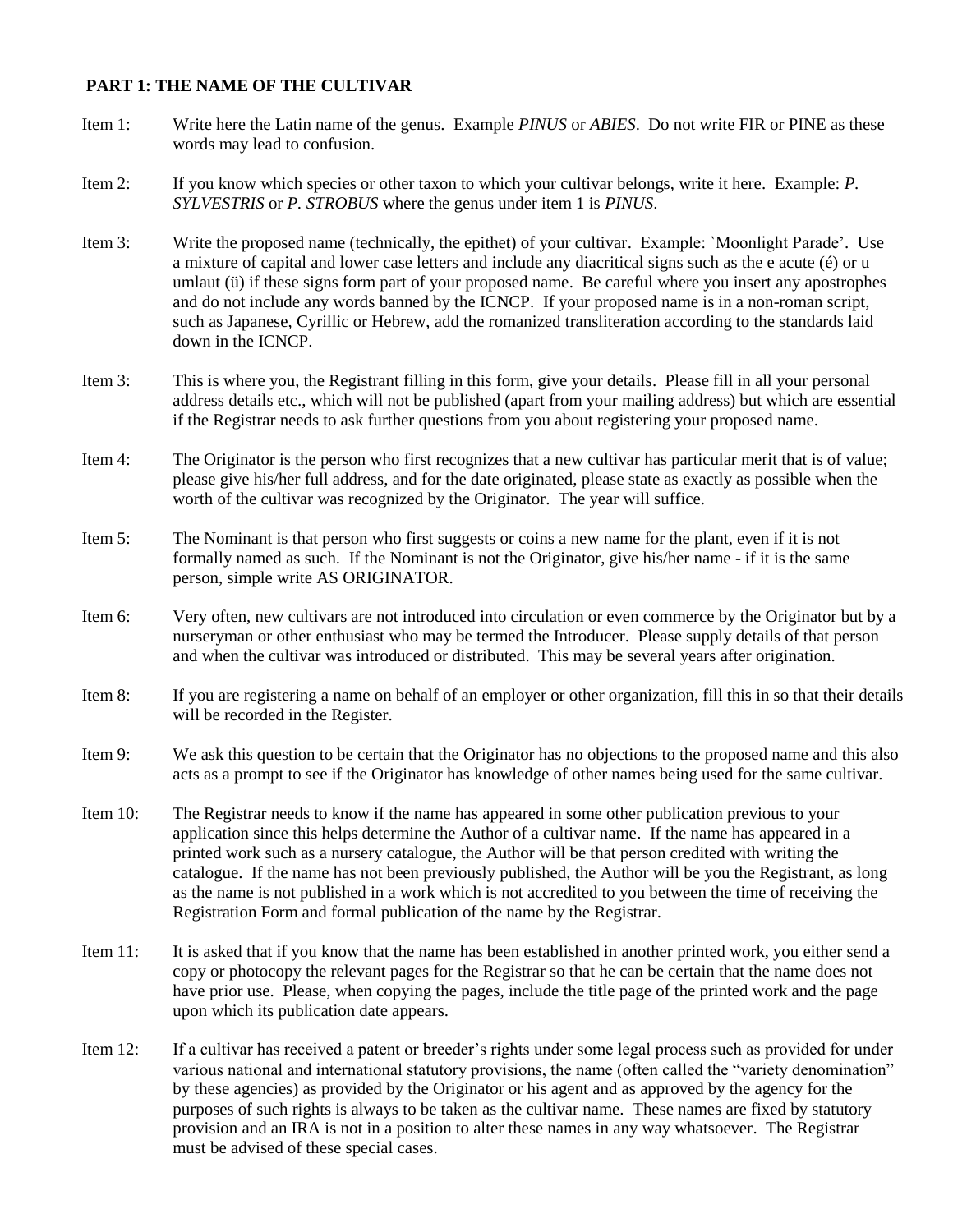- Item 13: Only the first National Authority needs to be cited here under international treaty, the same cultivar being granted similar rights in other countries will normally carry the same "variety denomination".
- Item 14: In some parts of the world, a nurseryman or other trader will attempt to change a name if he/she finds that the cultivar name is unsuitable for marketing reasons. Please indicate if you know of such names so that potential confusion may be avoided.
- Item 15: It would be useful if as much information as possible can be provided for the Registrar to record. Sometimes, different trade designations are used in different countries.
- Item 16: Trademarks are sometimes used instead of the full name of a plant for marketing reasons. Trademarks which have been formally registered by a National Trademark Authority are indicated by using the international sign  $\mathcal{R}$ .
- Item 17: Trademarks which have not been formally registered, yet which are self-claimed by a person or organization are indicated by using the sign  $TM$ .
- Item 18: Please list both registered and self-claimed trademarks if you know these have been applied to the cultivar whose name you are registering. If you can, state the authority and grant number for registered marks as this will enable the Registrar to check their status.
- Item 19: Some people especially famous people see their names as part of their personal property and need to be asked if they mind a plant being named after them. Before publishing such a name for the first time, a Registrar may need to check that such an act does not offend, and that the Registrar's office would not be subject to litigation by such aggrieved parties.
- Item 20: If your name is based on some strange word(s) or deliberately misspelled word(s), an explanation here will save rectifying spelling errors later.
- Item 21: It is becoming common practice to supply a plant or piece of a plant of the cultivar which may be turned into an herbarium specimen for safe keeping by a recognized herbarium. Please indicate if you have done so.
- Item 22: So that a record may be made of the whereabouts of Standards and any duplicate specimens, please indicate which herbarium these will be found in. If you are sending material with this application, fill in the answer box with the word "Enclosed".

#### **PART 2: HISTORY OF THE CULTIVAR**

- Item 23: If the plant was found in the wild, it is helpful to indicate as exactly as possible where it was found so as to avoid the duplication if two people find the same plant at different times, each person coining a different name. In conifers, this has been known to happen for witches' brooms.
- Item 24: It would have been the Originator who selected the plant(s).
- Item 25: Only if you are certain should you state pollen and seed parent. If there is some doubt, add a question mark next to the name.
- Item 26: The raiser/hybridizer may be quite a different person from the Originator, who may only recognize a cultivar's value many years after seed was sown.
- Item 27: Indicate if the cultivar originated as a sport from another plant.
- Item 28: State the name of the parent plant especially if it is another cultivar.
- Item 29: This is very often the Originator in which case write AS ORIGINATOR. We need to know the year that cuttings where successfully taken.
- Item 30: Since many new plants do not develop worthwhile properties until years after being planted, it may be several years before an unnamed seedling can be judged to have particular worth. We need to know where such plants came from. If not known, enter UNKNOWN.